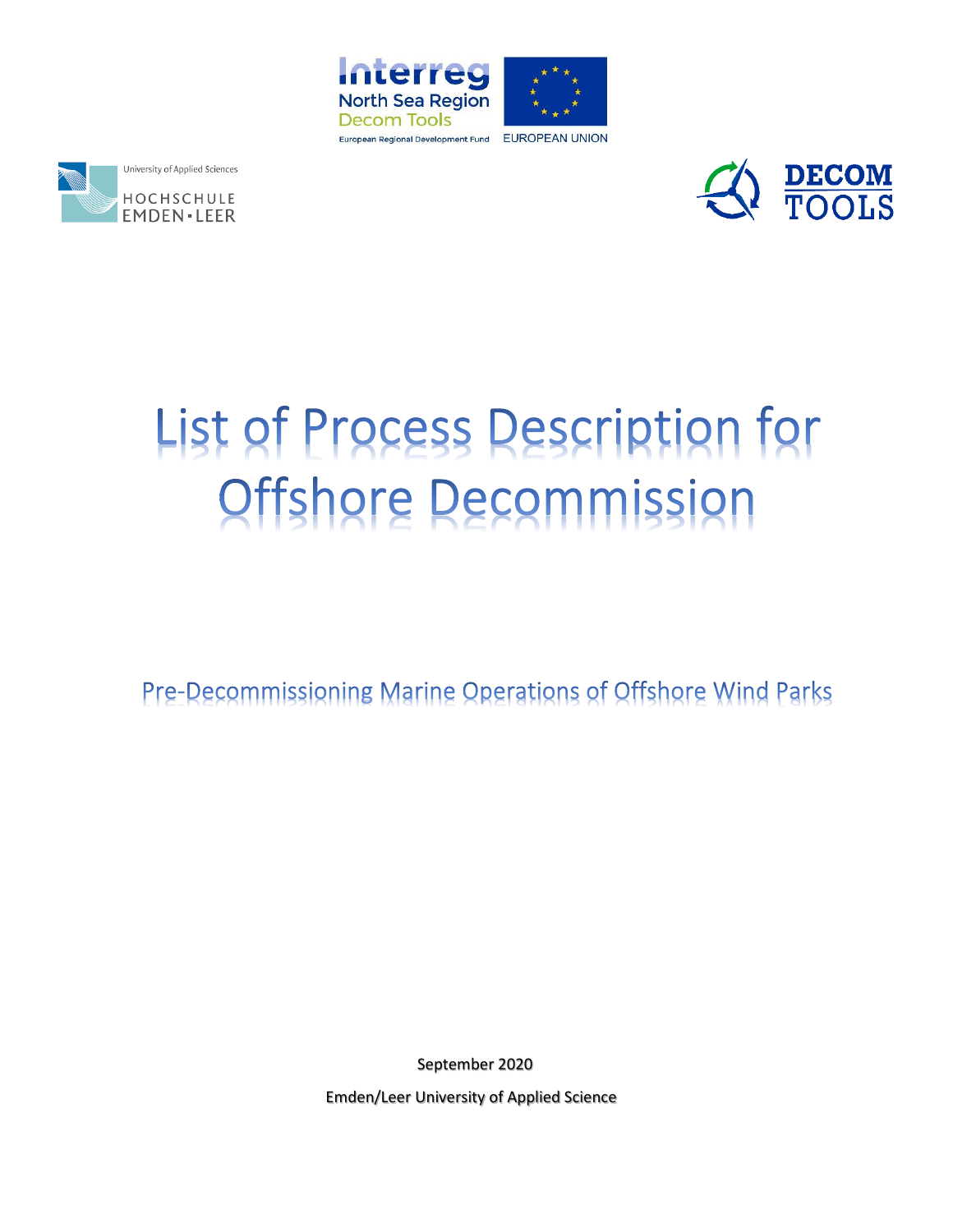





| <b>Project Acronym:</b>              | DecomTools                                                  |
|--------------------------------------|-------------------------------------------------------------|
| <b>Reference Number:</b>             | <b>Interreg North Sea Region</b>                            |
| <b>Project Number:</b>               | 20180305091606                                              |
| <b>Project Title:</b>                | Eco-Innovative concepts for the end of offshore wind energy |
|                                      | farms lifecycle                                             |
| <b>Activities and Deliverables:</b>  | List of Process Description for Offshore Decommission       |
| <b>Report Number:</b>                | 03                                                          |
| <b>Reporting Eligibility Period:</b> | $01.03.2020 - 31.08.2020$                                   |
| <b>Work Package:</b>                 | 4                                                           |
| <b>Date of Issuance:</b>             | 25.09.2020                                                  |

## **Research Team**

| <b>Authors:</b>      | Hamed Askari (Emden/Leer University of Applied Science)       |
|----------------------|---------------------------------------------------------------|
|                      | Marc Hillers (Emden/Leer University of Applied Science)       |
|                      | Dr. Marcus Bentin (Emden/Leer University of Applied Science)  |
|                      | Dr. Stephan Kotzur (Emden/Leer University of Applied Science) |
|                      |                                                               |
| <b>Contributors:</b> | Dr. Shahin Jalili (University of Aberdeen)                    |

HOCHSCHULE Enerry **WARITIME** Western Norway<br>University of<br>Applied Sciences Coalitie Port of Grenaa **POM**  $\overline{G}$ De Lauwershorst Gro **Samsø**<br>**X** Kommune **EXAMPLE STATE** 

Dr. Alireza Maheri (University of Aberdeen)

alles heeft waarde.



Port<br>Oostende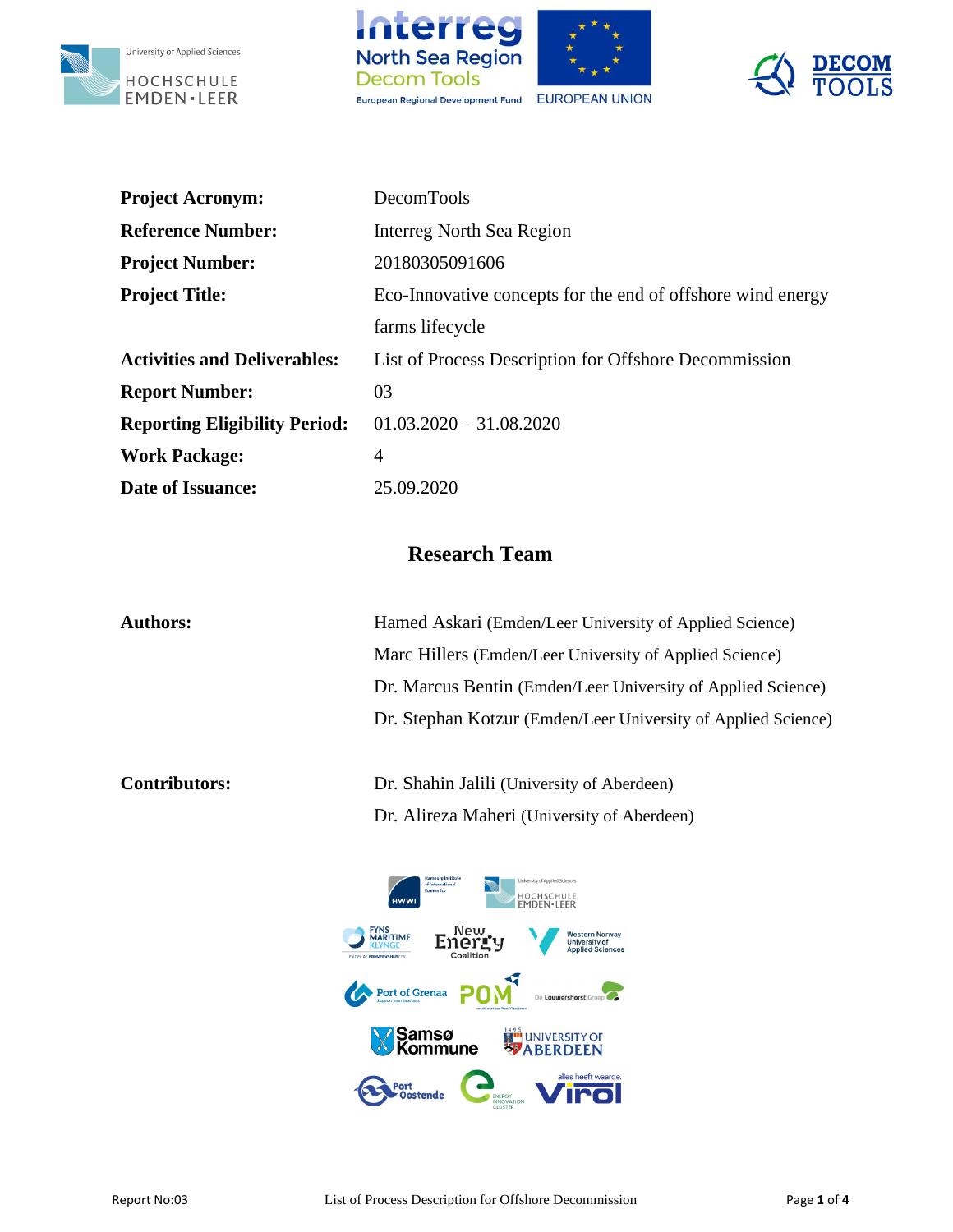





### **Introduction**

According to work package four of Decom Tools application, the deliverable by the name of "List of Process Description for Offshore Decommission" shall be issued. A comprehensive study in the wind industry as well as oil and gas industry has been conducted in order to provide the abovementioned document. Evidently, there are some similarities between offshore oil and gas industry and offshore wind industry, in particular, in terms of marine operation<sup>1</sup>. Notwithstanding the similarities in these two industries, there are some significant differences which has profound impact notably in the logistic and supply chain. For instance, the number of installed assets in an oil and gas field normally can vary between 1 to 5 structures whereas in an offshore wind parks, the number of turbines in a wind park is approximately between 20 to 170 in 2019<sup>2</sup>. Furthermore, the wind turbine components are bulky due to its geometry and size. In conclusion, since the oil and gas industry is a mature industry, the authors implemented the lesson learnt and methodology which is coveted in the oil and gas industry. Then the methods and strategies are tailored into the nascent wind industry.

One of the possible measures to fulfill the objectives of Decom Tools projects is to reduce the duration of operation time of the installation and cable laying vessel. The installation vessel can be either a heavy lift vessel or jack up vessel which is equipped with heavy lift crane. During execution of marine operations, the installation and cable laying vessel play a colossal role in the decommissioning project. They are the most expensive marine equipment for the decommissioning project. Furthermore, they emit considerable level of CO2. One method to fulfill the objectives of DecomTools project which are  $20\%$  cost reduction and  $25\%$  CO<sub>2</sub> emission mitigation is to reduce the working hours of mentioned vessels which lead to reduction of project cost and  $CO<sub>2</sub>$  emission. This can be attained by thoughtful planning, careful and elaborate preparation, and proper conduction of the entire project.

<sup>&</sup>lt;sup>1</sup> Marine operation is any operation conducted using Vessels offshore, inshore or at terminals ashore (NORSOK Standard, 1995)

<sup>&</sup>lt;sup>2</sup> Offshore Wind in Europe Key trends and statistics 2019 (WindEurope, 2020)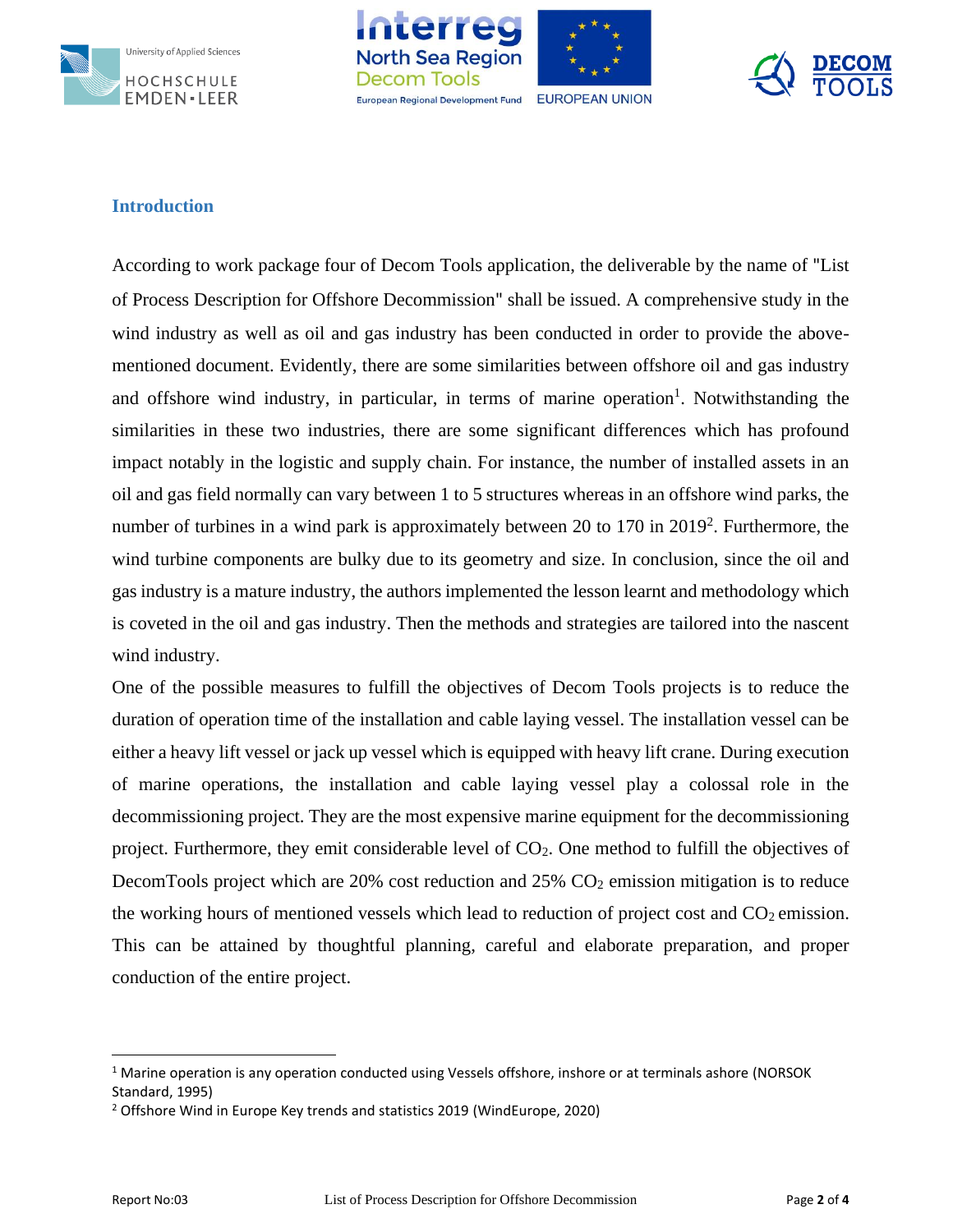





Hence, in this deliverable three different phases for the decommissioning has been devised as per figure 1. The first stage is pre-decommissioning activities (most left figure) in which the preparatory activities can be undertaken by deploying smaller and cheaper vessel equipped with remotely operated vehicle (ROV) to make the site ready for removal and decommissioning process. To put it more simply, by execution of the pre-decommissioning activities, the working hours of installation and cable laying vessel will be reduced considerably. The second stage is removal and transportation of offshore wind parks components to the onshore for further process and recycling. Finally, the last phase is post-decommissioning marine operations. In this phase by executing postdecommissioning activities which are mostly sets of survey activities, contractor carry out remaining activities and then ascertain that the removal and decommissioning has been completed successfully in accordance with project requirements and relevant codes and standards. However, it should be noted that before installation of wind park, a certain set of activities and surveys were conducted to make the site ready for the installation. The pre-decommissioning activities are not exactly similar to the pre-installation operations. Similarly, pre-installation phase was carried out to make the site ready for the installation.



*Figure 1 Sequences of Marine Operations of Decommissioning of Offshore Wind Parks*

Having considered that each wind farm has different components, the required marine operations for pre-decommissioning and removal vary. These proposed activities are according to common practice, industries recommendation, codes and standards. Therefore, in the document "Pre-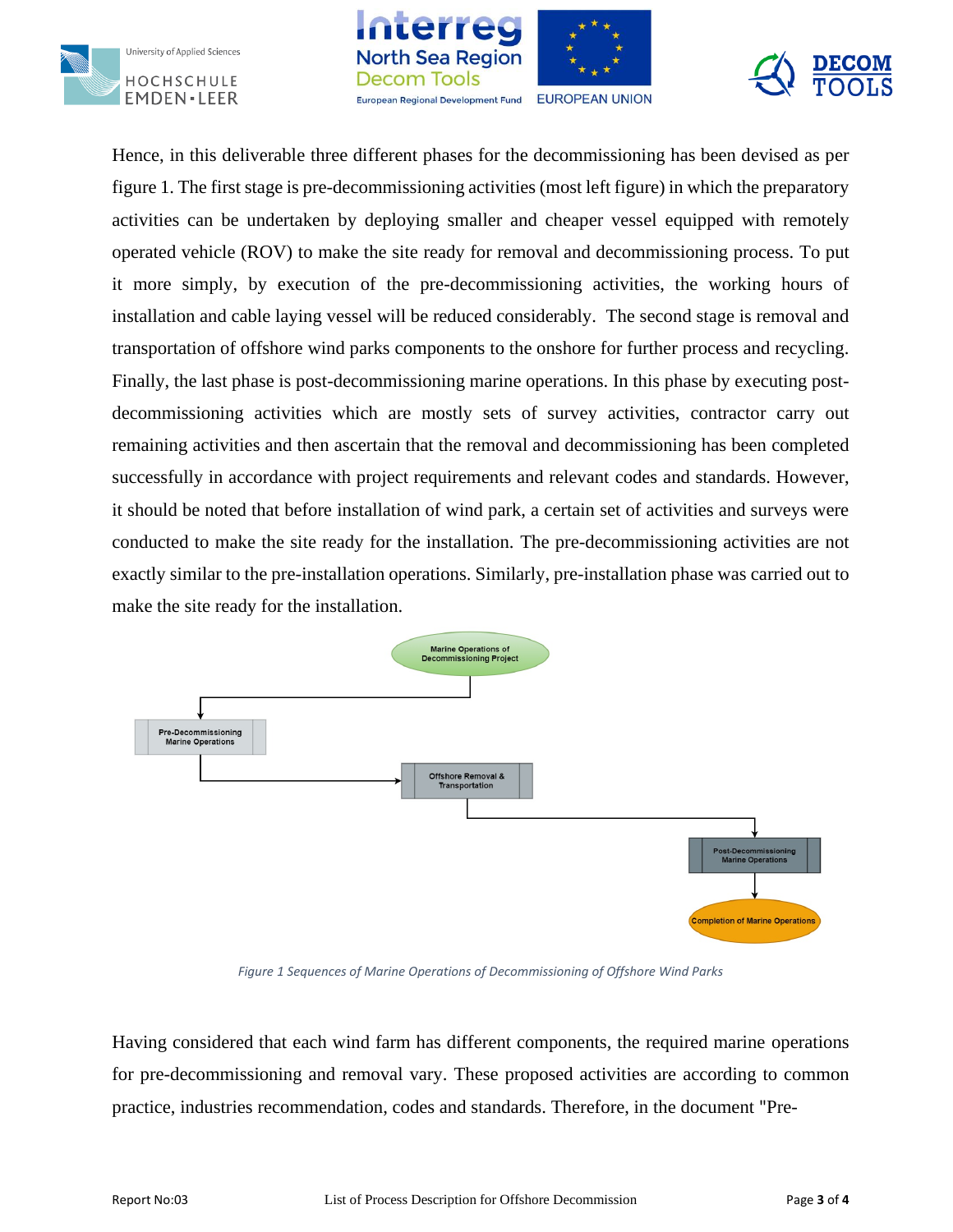





Decommissioning Marine Operations of Offshore Wind Parks which is part of deliverable "List Of Process Description For Offshore Decommission" with document number "DECOMTOOLS-WP4- PDOWP-EDP-A3-001" necessary marine operations for each component has been introduced (component wise).

Based on the application, the document should illustrate the required operation in the format of even-driven-process. Therefore, the authors use the open source software by the name of  $Draw.io<sup>3</sup>$ in order to show the overall process of decommissioning of offshore wind parks.

As it stated above, the decommissioning operation is divided into three different phases. Therefore, for each phase a separate document is prepared. Each document has an identical name and number which is following the below principal.

Project Name-Work Package Number- abbreviation of name of Document - Document Format-Document Size- document number



Project name- Work package4-Pre-Decommissioning of Offshore Wind Parks-Event Driven Process-Sheet Size-Document No.

<sup>&</sup>lt;sup>3</sup> Draw.io is a flexible and open source software that can show the process in even-driven format.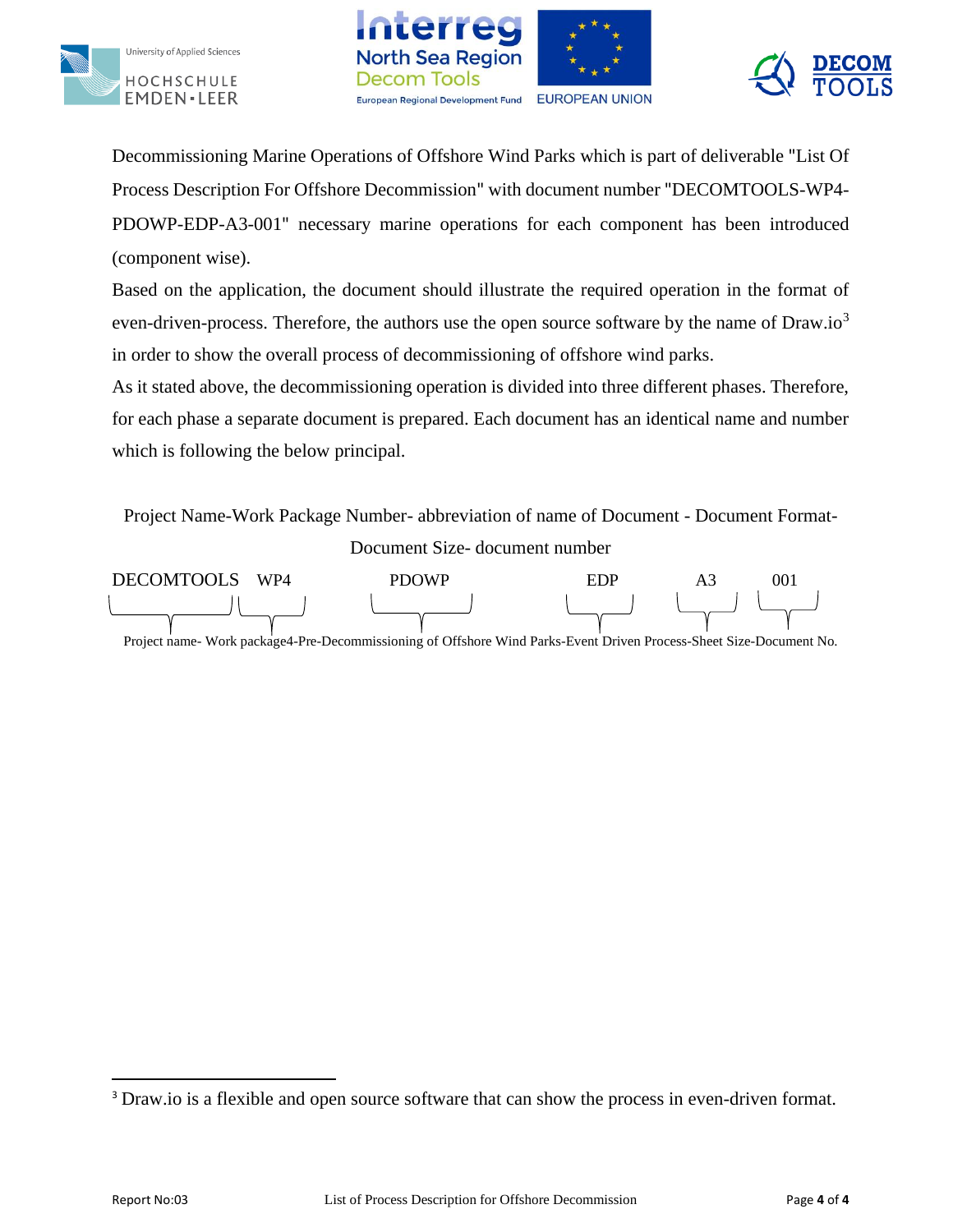## **Pre-Decommissioning Marine Operations of Offshore Wind Parks (List Of Process Description For Offshore Decommission)**

## **Pre-Decommissioning Marine Operations of Offshore Wind Parks**



| <b>Issued By</b>                              | <b>Reviewed By</b> | <b>Approved By</b>  | <b>Delivered To</b>          |
|-----------------------------------------------|--------------------|---------------------|------------------------------|
| Hamed Askari                                  | Dr. Marcus Bentin  | <b>WP Committee</b> | <b>NSR Joint Secretariat</b> |
|                                               |                    |                     |                              |
| <b>20 August 2020</b>                         | 4 September 2020   | 18 September 2020   | 30 September 2020            |
| DECOMTOOLS-WP4-PDOWP-EDP-A3-001 / Revision-00 |                    |                     | Sheet 1 of 8                 |

**Work Package Number: 04 C.5.1.1: List of Process Description for Offshore Decommission**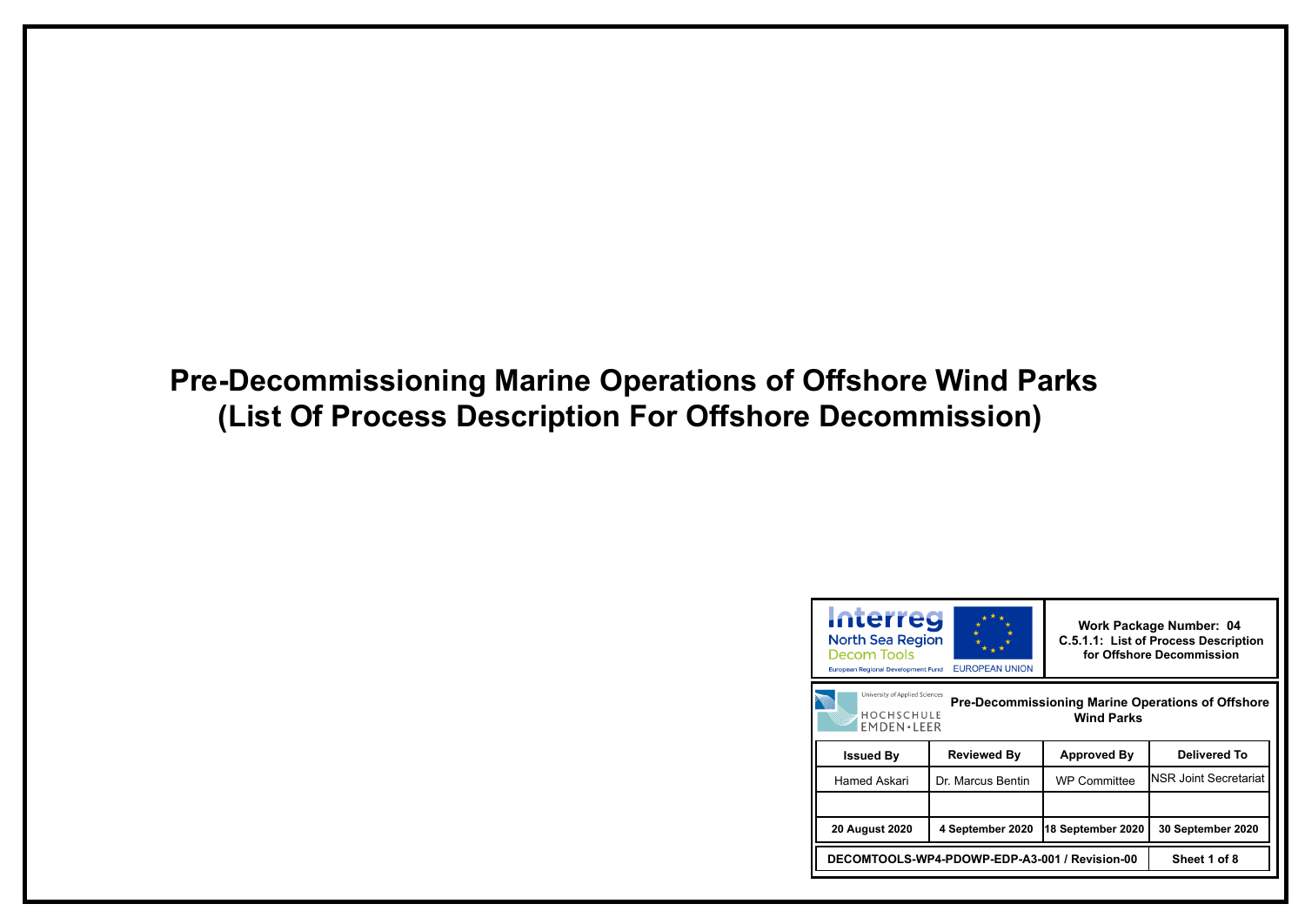

| <b>Issued By</b>                              | <b>Reviewed By</b> | Approved By       | <b>Delivered To</b>                  |
|-----------------------------------------------|--------------------|-------------------|--------------------------------------|
| Hamed Askari                                  | Dr. Marcus Bentin  |                   | WP Committee   NSR Joint Secretariat |
|                                               |                    |                   |                                      |
| <b>20 August 2020</b>                         | 4 September 2020   | 18 September 2020 | 30 September 2020                    |
| DECOMTOOLS-WP4-PDOWP-EDP-A3-001 / Revision-00 |                    |                   | Sheet 2 of 8                         |

## **Pre-Decommissioning Marine Operations of**

**Work Package Number: 04 C.5.1.1: List of Process Description for Offshore Decommission**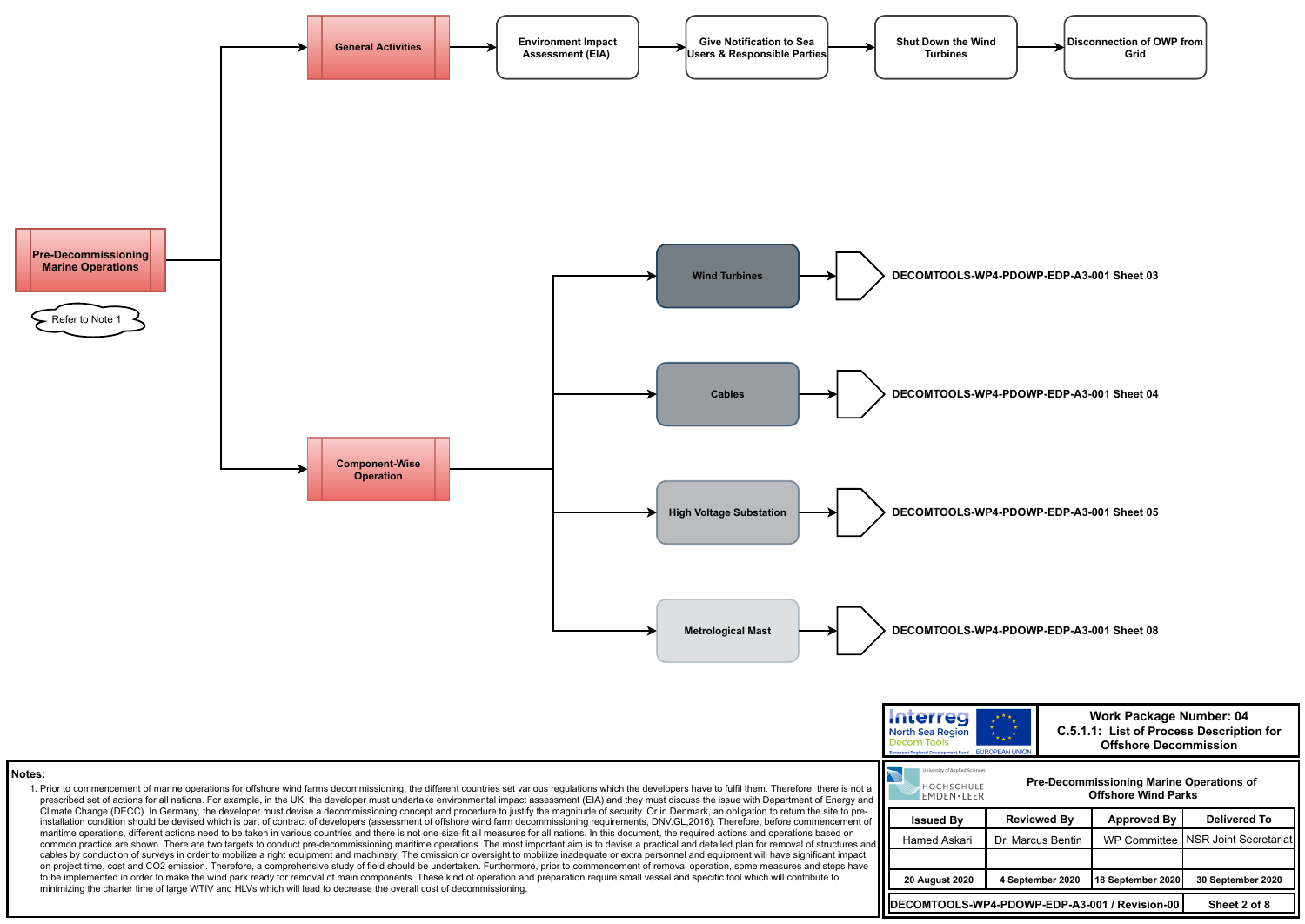







| <b>Issued By</b>                              | <b>Reviewed By</b> | <b>Approved By</b> | <b>Delivered To</b>                  |
|-----------------------------------------------|--------------------|--------------------|--------------------------------------|
| Hamed Askari                                  | Dr. Marcus Bentin  |                    | WP Committee   NSR Joint Secretariat |
|                                               |                    |                    |                                      |
| <b>20 August 2020</b>                         | 4 September 2020   | 18 September 2020  | 30 September 2020                    |
| DECOMTOOLS-WP4-PDOWP-EDP-A3-001 / Revision-00 |                    |                    | Sheet 3 of 8                         |

### **Pre-Decommissioning Marine Operations of Offshore Wind Parks**

**Work Package Number: 04 C.5.1.1: List of Process Description for Offshore Decommission**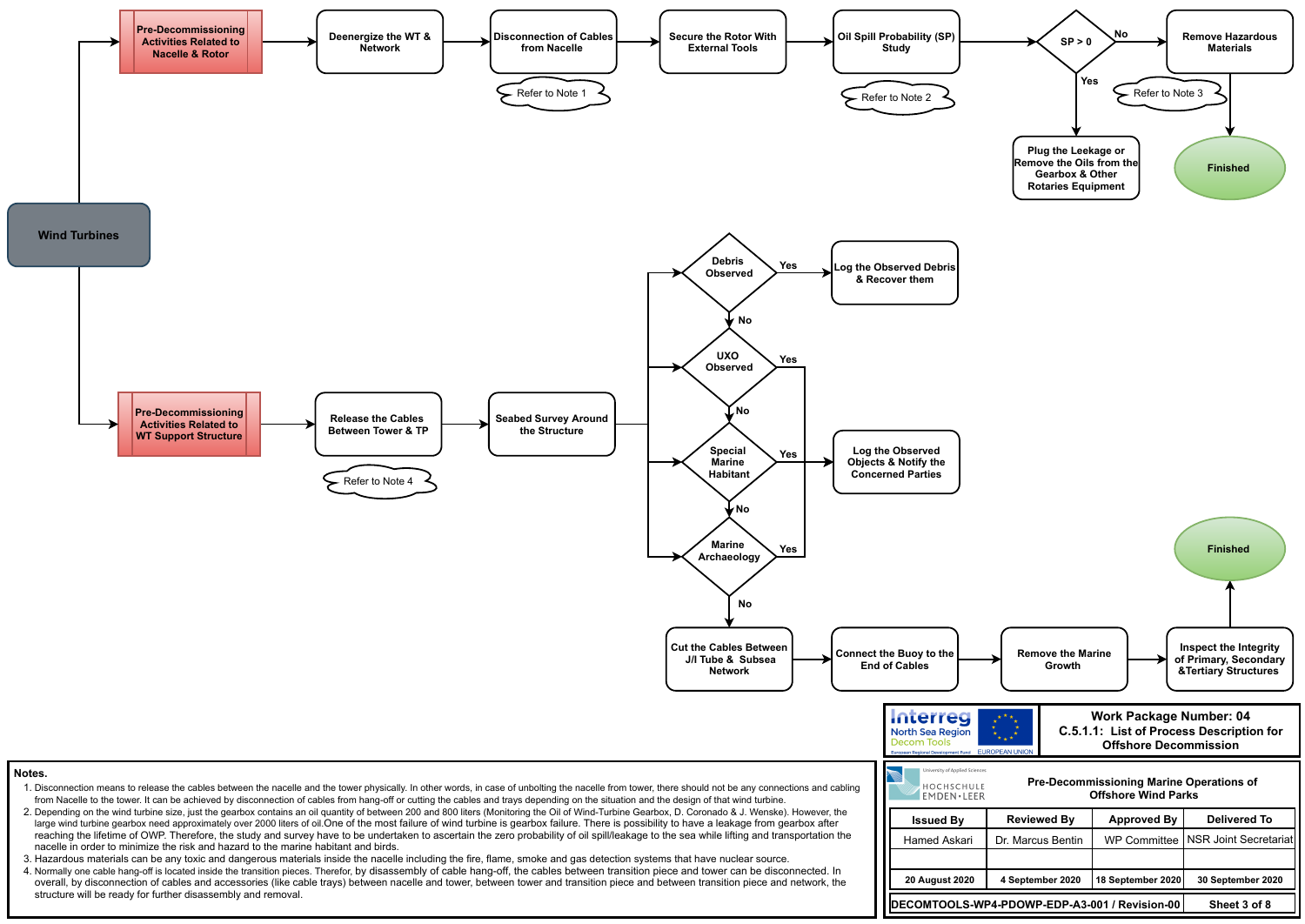

| <b>Issued By</b>                              | <b>Reviewed By</b> | <b>Approved By</b>  | <b>Delivered To</b>   |
|-----------------------------------------------|--------------------|---------------------|-----------------------|
| Hamed Askari                                  | Dr. Marcus Bentin  | <b>WP Committee</b> | NSR Joint Secretariat |
|                                               |                    |                     |                       |
| <b>20 August 2020</b>                         | 4 September 2020   | 18 September 2020   | 30 September 2020     |
| DECOMTOOLS-WP4-PDOWP-EDP-A3-001 / Revision-00 |                    |                     | Sheet 4 of 8          |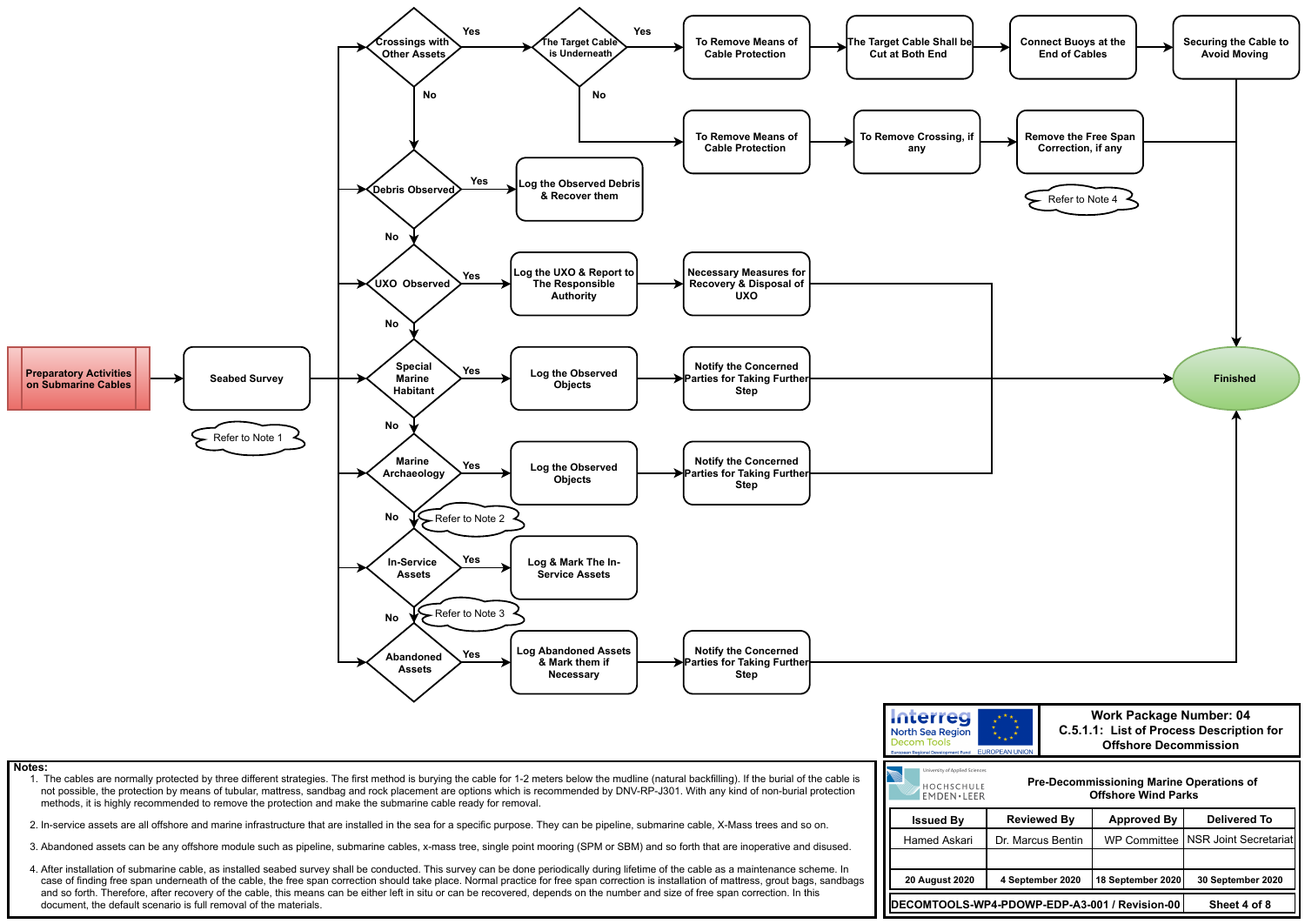4. For the lifting operation, all overhangs from the structure should be measured to ascertain during the lifting, the structure does not have any clash with the vessel structure and hull. Therefore, the survey should be conducted and measurement of all overhangs should be carried out in order to make sure that vessel can lift the structure.



| <b>Issued By</b>                              | <b>Reviewed By</b> | <b>Approved By</b> | <b>Delivered To</b>                  |
|-----------------------------------------------|--------------------|--------------------|--------------------------------------|
| Hamed Askari                                  | Dr. Marcus Bentin  |                    | WP Committee   NSR Joint Secretariat |
|                                               |                    |                    |                                      |
| <b>20 August 2020</b>                         | 4 September 2020   | 18 September 2020  | 30 September 2020                    |
| DECOMTOOLS-WP4-PDOWP-EDP-A3-001 / Revision-00 |                    |                    | Sheet 5 of 8                         |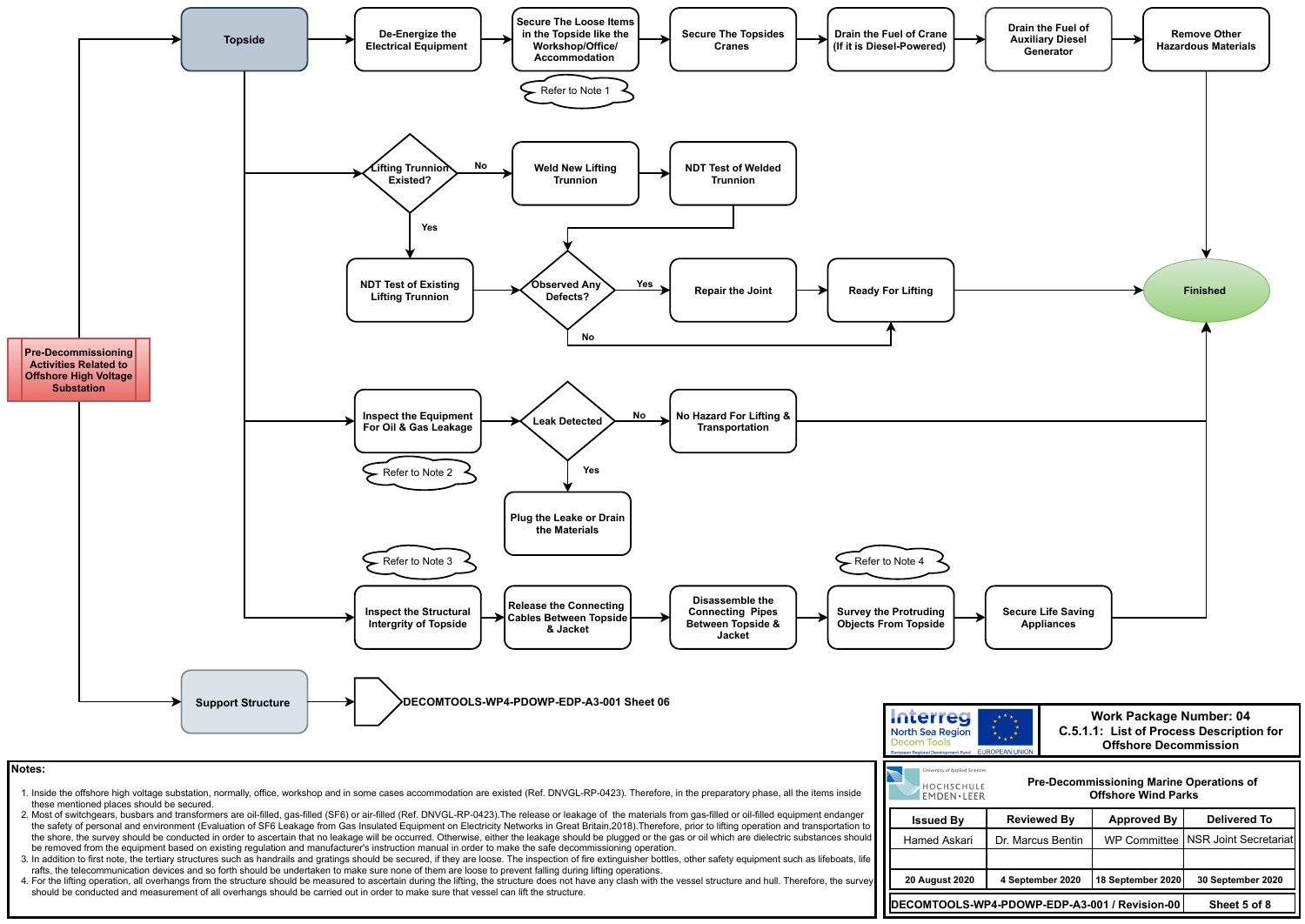| <b>Issued By</b>                              | <b>Reviewed By</b> | <b>Approved By</b>  | <b>Delivered To</b>   |
|-----------------------------------------------|--------------------|---------------------|-----------------------|
| Hamed Askari                                  | Dr. Marcus Bentin  | <b>WP Committee</b> | NSR Joint Secretariat |
|                                               |                    |                     |                       |
| <b>20 August 2020</b>                         | 4 September 2020   | 18 September 2020   | 30 September 2020     |
| DECOMTOOLS-WP4-PDOWP-EDP-A3-001 / Revision-00 |                    |                     | Sheet 6 of 8          |

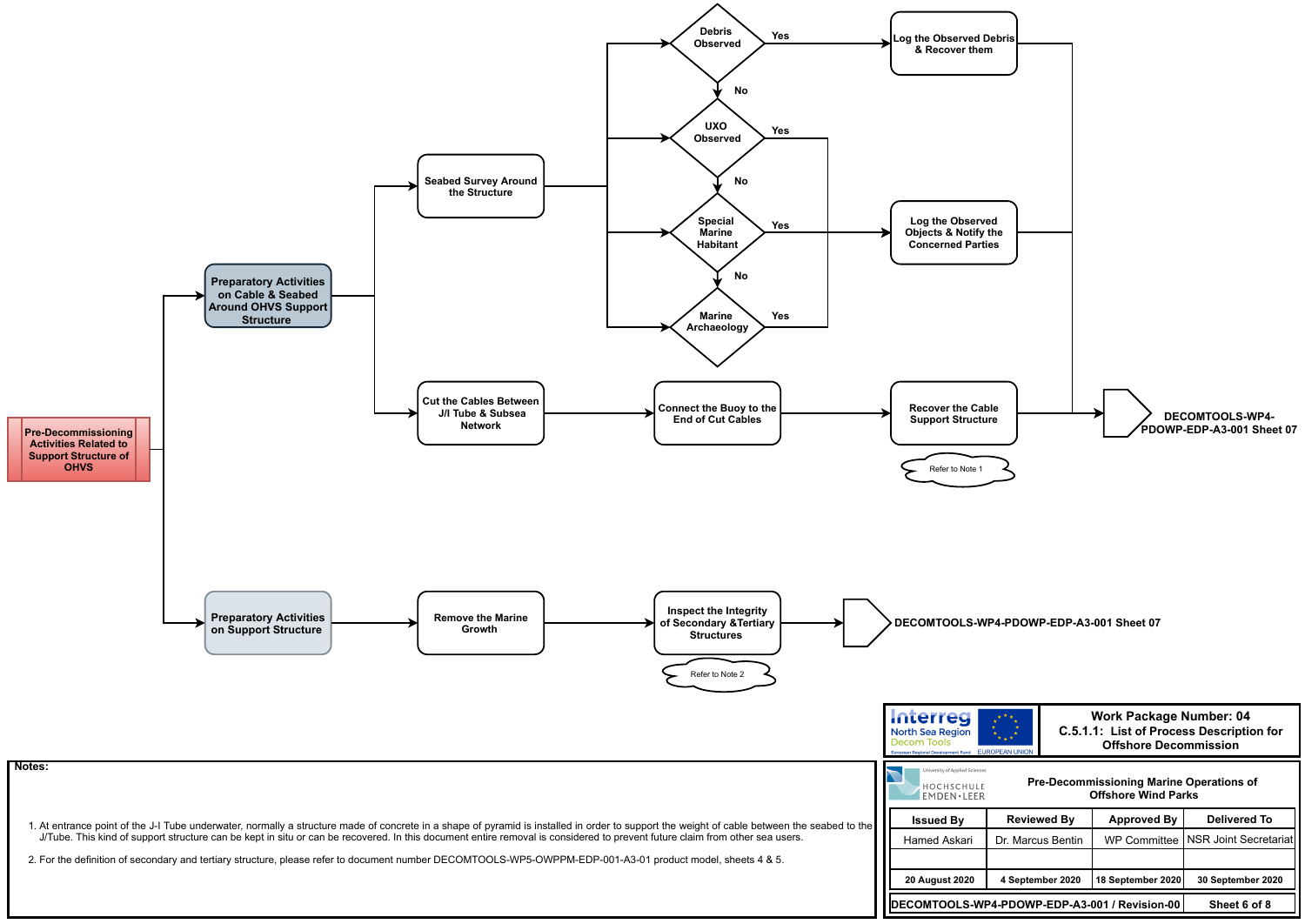

| <b>Issued By</b>                              | <b>Reviewed By</b> | <b>Approved By</b> | <b>Delivered To</b>                  |
|-----------------------------------------------|--------------------|--------------------|--------------------------------------|
| Hamed Askari                                  | Dr. Marcus Bentin  |                    | WP Committee   NSR Joint Secretariat |
|                                               |                    |                    |                                      |
| <b>20 August 2020</b>                         | 4 September 2020   | 18 September 2020  | 30 September 2020                    |
| DECOMTOOLS-WP4-PDOWP-EDP-A3-001 / Revision-00 |                    |                    | Sheet 7 of 8                         |